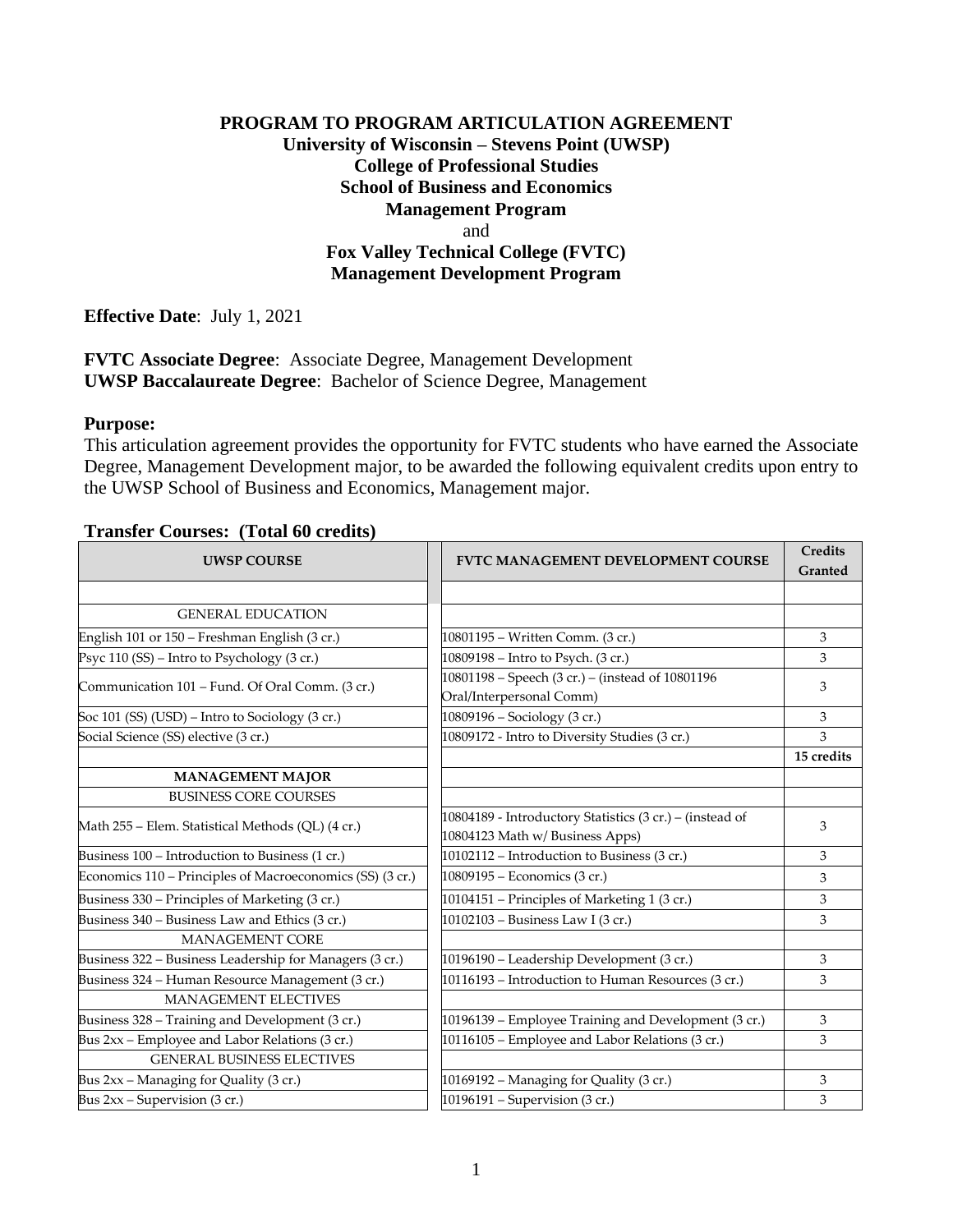|                                                 |                                                 | 33 credits |
|-------------------------------------------------|-------------------------------------------------|------------|
| <b>GENERAL UWSP ELECTIVES</b>                   |                                                 |            |
| Bus $2xx$ – Cost Controls and Budgeting (3 cr.) | 10196110 - Cost Controls and Budgeting (3 cr.)  |            |
| Bus 2xx - Contemporary Business Issues (3 cr.)  | 10196108 - Contemporary Business Issues (3 cr.) |            |
| Bus $2xx$ – Lean Tools (2 cr.)                  | 10623195 - Lean Tools (2 cr.)                   |            |
| Bus $2xx$ – Principles of Safety (2 cr)         | 10196121 - Principles of Safety (2 cr)          |            |
| Bus $2xx$ – Problem Solving (2 cr)              | 10196131 - Problem Solving (2 cr)               |            |
|                                                 |                                                 | 12 credits |
|                                                 |                                                 |            |
|                                                 | <b>ITOTAL TRANSFERRED CREDITS</b>               | 60         |

# **REQUIRED COURSES: (Total 65-71 credits)**

The following coursework will be required to obtain the Bachelor of Science in Management:

| <b>UWSP REQUIREMENT</b>                             | <b>UWSP COURSE</b>                    | Credits       |
|-----------------------------------------------------|---------------------------------------|---------------|
|                                                     |                                       |               |
| <b>GENERAL EDUCATION</b>                            |                                       |               |
| <b>Written Communication</b>                        | Engl 202 - Sophomore English          | 3             |
| Wellness                                            | Choose from designated classes        | $\mathbf{1}$  |
| Arts (ART)                                          | Choose from designated classes        | 3             |
| Historical Perspectives (HP)                        | Choose from designated classes        | 3             |
| Natural Sciences (NS)                               | Choose from designated classes        | 3             |
| Humanities (HU)                                     | Choose from designated classes        | 3             |
| Additional ART/HU/HP/NS                             | Choose from designated classes        | 3             |
| Global Awareness (GA)                               | Can be satisfied with above classwork | $0 - 3$       |
| Environmental Responsibility (ER)                   | Can be satisfied with above classwork | $0 - 3$       |
|                                                     |                                       | 19-25 credits |
| <b>MANAGEMENT MAJOR</b>                             |                                       |               |
| <b>BUSINESS CORE COURSES</b>                        |                                       |               |
| Math for Social Sciences or Applied Calculus        | Math 109 or 111 <sup>*</sup>          | 4             |
| Principles of Microeconomics (SS)                   | <b>Econ 111</b>                       | 3             |
| Introduction to Financial Accounting                | Acct 210                              | 3             |
| Introduction to Managerial Accounting               | Acct 211                              | 3             |
| Written Communication for the Business Professional | <b>Bus 300</b>                        | 3             |
| Oral Communication for the Business Professional    | <b>Bus 301</b>                        | 3             |
| Organizational Behavior                             | <b>Bus 325</b>                        | 3             |
| Principles of Finance                               | <b>Bus 350</b>                        | 3             |
| Principles of Production                            | Bus 360                               | 3             |
| Management Information Systems                      | <b>Bus 370</b>                        | 3             |
| Principles of Business Analytics                    | <b>Bus 380</b>                        | 3             |
| Internship (EL)                                     | Bus 497                               | 3             |
| Management Capstone                                 | <b>Bus 480</b>                        | 3             |
| <b>MANAGEMENT CORE</b>                              |                                       |               |
| Organizational Theory                               | <b>Bus 326</b>                        | 3             |
| <b>MANAGEMENT ELECTIVES</b>                         |                                       |               |
| Focused Management Elective                         | Choose from designated classes        | 3             |
|                                                     |                                       | 46 credits    |
|                                                     |                                       |               |
|                                                     |                                       |               |
|                                                     | <b>TOTAL REMAINING CREDITS</b>        | 65-71         |

*\* Will need to test in or take pre-requisite*